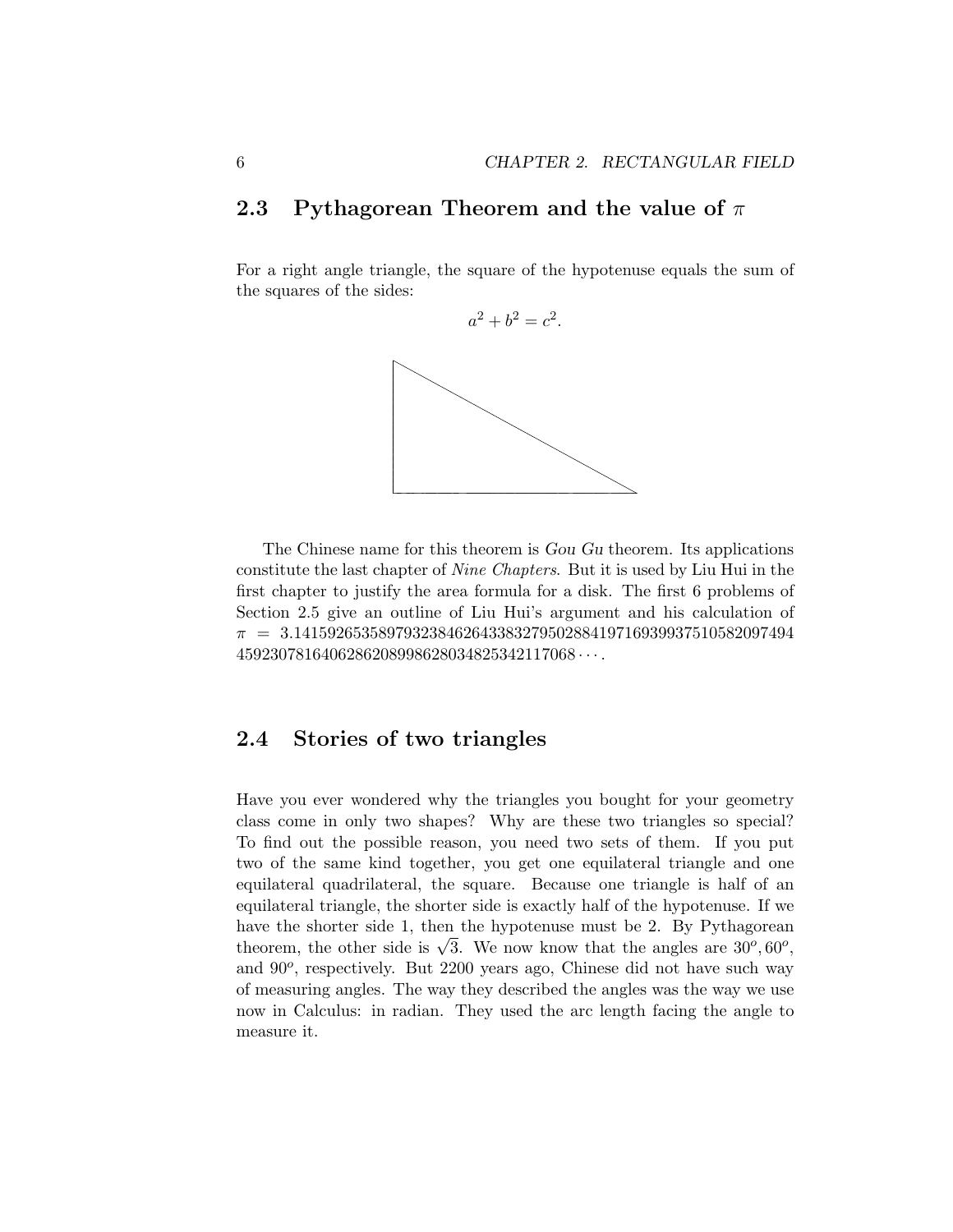

We do not need to use the fact that the smaller acute angle is  $30<sup>o</sup>$  to conclude that the side opposite to this angle is equal to half of the hypotenuse. We only need to know that the smaller acute angle is half of that of an equilateral triangle. Then, we can use the similar triangle argument to get the same conclusion: in a right angle triangle, if the smaller acute angle is half of the angle of an equilateral triangle, then, the opposite side of this smaller acute angle is half of the hypotenuse.

## **2.5 Problems**

In these problems, the circle is assumed to be the unit circle, a circle with radius one. Express your exact results of Problems 1 to 5 in the simplest radical form.

**1.** Find the area of an equilateral triangle inscribed in the unit circle.

**2.** Find the length of the side of a regular hexagon inscribed in the circle.

**3.** Find the area of a regular hexagon inscribed in the circle.

**4.** Find the area of a regular dodecagon (12 sides) inscribed in a unit circle.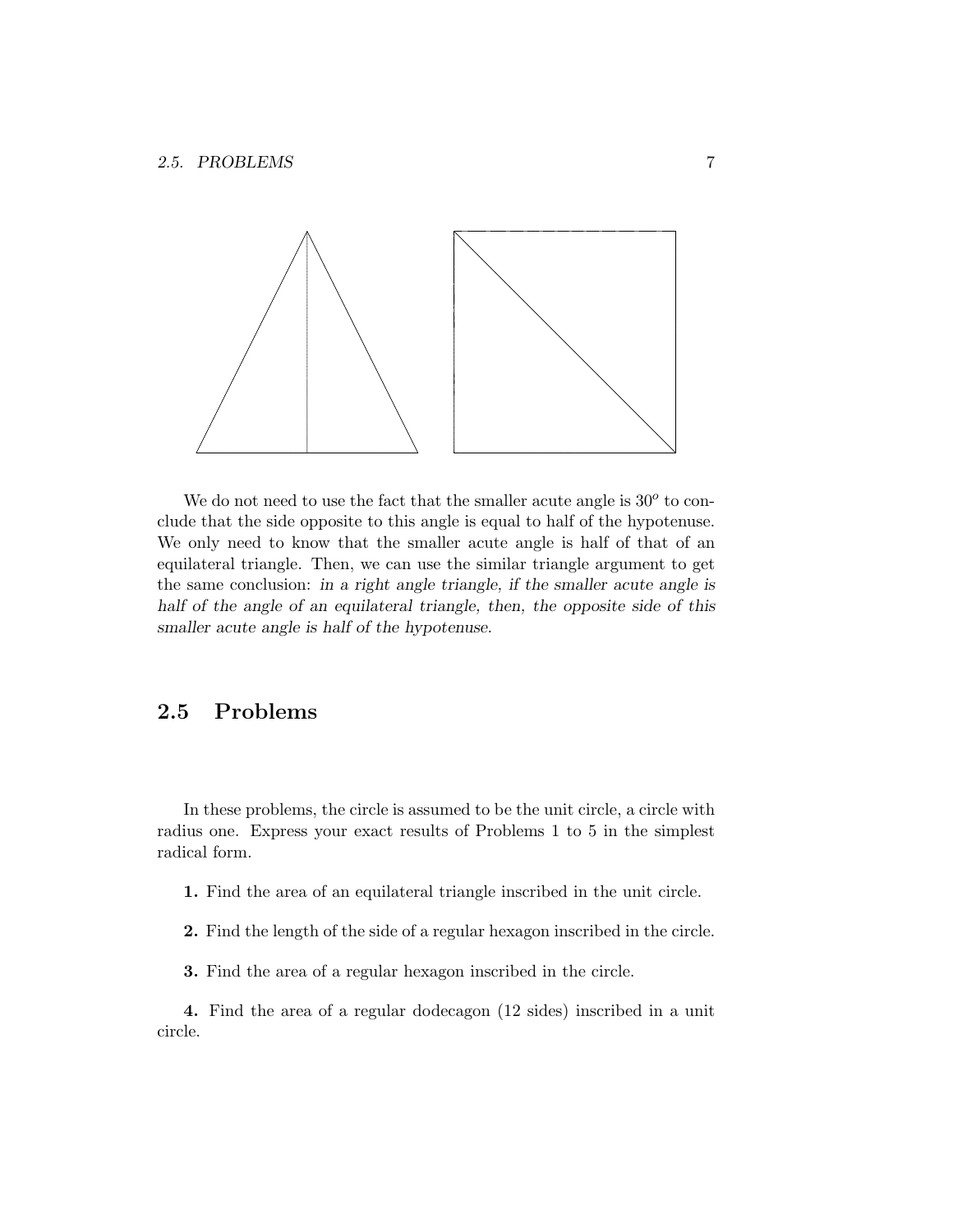**5.** Find the area of a regular 24-gon inscribed in a unit circle.

**6.** Continue calculating the area of the regular  $3 \times 2^n$ -gon inscribed in a unit circle for  $n = 4, 5, 6, \cdots$  until your are tired of doing it. You may express your approximate results in decimal forms now using a calculator. Liu Hui did the calculation of  $3 \times 2^9 = 1536$ -gon's area in decimal form. If you know how to program your calculator, find the smallest value of  $n$  such that the area of the  $3 \times 2^n$ -gon is greater than 3.14159.

**7.** Assume that the area of the regular  $3 \times 2^n$ -gon inscribed in a circle is  $A_n$ , find the relation between  $A_n$  and  $A_{n+1}$ .

**8.** Start with the area of the inscribed square in a unit circle. Continue with the areas of the regular octagon, 16-gon, etc.. Compare your results with previous calculations.

**9\*.** Show that the area of a disk is equal to the product of half circumference times half diameter. (This is the formula given in Nine Chapters. Liu Hui justified the formula with an infinite process of approximating the area using regular polygons).

10<sup>\*</sup>. Again, assume that the area of the regular  $3 \times 2^n$ -gon inscribed in a circle is  $A_n$ , determine the order of of  $\pi - A_n$  in terms of  $\frac{1}{n}$ . (It should be rather easy if you use trigonometry and a little bit of calculus. But trigonometry was not available at that time.)

**11\*.** Is there another shape in the plane such that the area is equal to half circumference times half diameter? The diameter of a shape is the longest distance between two points inside this shape.

Hint: this is a rather hard problem. There is a simple proof if you can find and understand the Cauchy-Crofton formula and the Isoperimetric Inequality.

**12\*.** Half circumference seems to be a magic number. Prove the following Heron's theorem: the area of a triangle with sides  $a, b, c$  is equal to  $\sqrt{s(s-a)(s-b)(s-c)}$  where s is the half circumference.

**13.** You may ask why people did not use the circumscribed regular polygons to approximate the area of a disk? You should definitely try and see what you get.